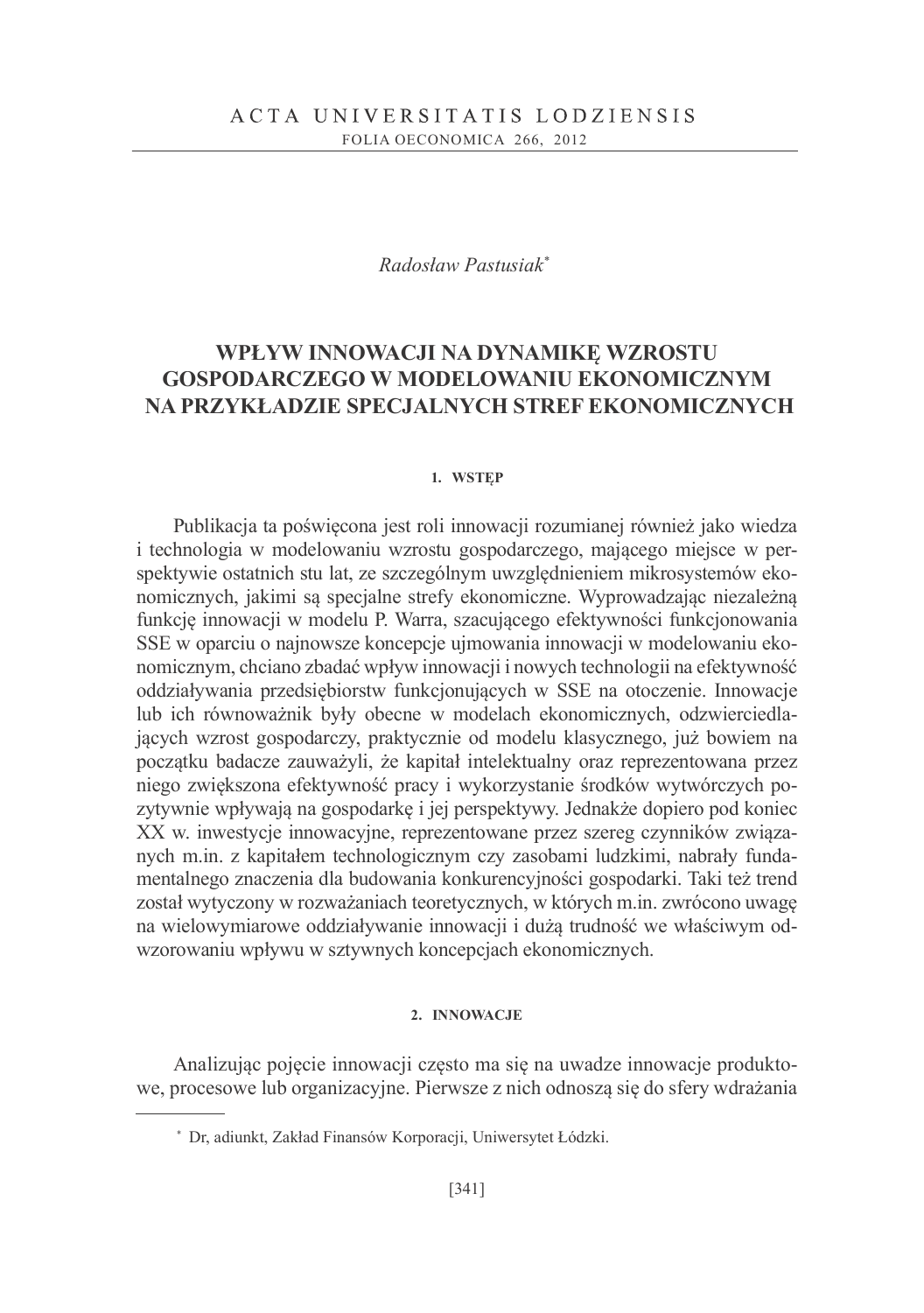lub wprowadzania na rynek produktu, który lepiej działa i przynosi konsumentowi objektywnie nowe lub zwiększone korzyści. Polegają one na wprowadzaniu nowych maszyn, urządzeń, wyrobów w miejsce dotychczas użytkowanych. W nowych produktach wykorzystane są bardziej racjonalne rozwiązania techniczne, oparte na nowych rozwiązaniach naukowo-technicznych<sup>1</sup>.

Kolejnym rozwiązaniem są innowacje procesowe, zwane również technologicznymi, polegające na wdrażaniu nowych badź znacznie ulepszonych metod produkcji lub dostarczaniu produktów. Mogą wiązać się z tym zmiany w zakresie sprzetu, zasobów ludzkich, metod pracy lub kombinacja tych zmian<sup>2</sup>.

Innowacje organizacyjne polegają na poprawie organizacji pracy i produkcji, stanu bezpieczeństwa i higieny pracy. Ich zadaniem jest ułatwienie wykonywania pracy przez człowieka.

Termin technologia może być zdefiniowany jako systematyzacja wiedzy i technik, która pozwala przemysłowi realizować produkcję w sposób skoordynowany. Występuje tutaj synergia między nauką i technika. Technologia łączy wiedzę, analizę metod pracy i wykorzystywane w niej techniki. Jest to wiedza o produkcji, oparta na podstawach naukowych i społecznych, która – odwołując się do wszystkich nauk i ich sposobów badawczych – daje początek technikom wytwarzania i zarządzania<sup>3</sup>. Do najnowszych technologii kreujących popyt na innowacje oraz rozwój sfery badawczo-rozwojowej należą tzw. wysokie technologie z grup technologii informacyjnych, materiałowych, energetycznych, kosmicznych i biotechnologii. Przyjmuje się, że wysoka technologia to dziedziny, techniki i wyroby charakteryzujące się wysoką intensywnością sfery badawczo-rozwojowej. Technologie z tej grupy charakteryzuje<sup>4</sup>:

- · wysoki poziom naukochłonności,
- wysoki poziom innowacyjności,
- krótki cykl życia wyrobów i procesów,
- · szybka dyfuzja innowacji technologicznych,
- wzrastające zapotrzebowanie na wysoko wykwalifikowanych pracowników,
- · wysoki poziom nakładów kapitałowych oraz ryzyka inwestycyjnego,
- procesy szybkiego starzenia się inwestycji,
- · ścisła współpraca naukowo-techniczna,
- · rosnaca konkurencja naukowo-techniczna.

Wyszczególnione powyżej cechy technologii wiążą się z koniecznością dostosowania struktury sektorów przemysłowych i usługowych do nowych uwarunkowań gospodarczych. Uwzględniają one zmieniające się w szybkim tempie

<sup>&</sup>lt;sup>1</sup> Por.: A. Pomykalski, *Innowacje*, Wydawnictwo Politechniki Łódzkiej, Łódź 1997, s. 23.

<sup>&</sup>lt;sup>2</sup> S. Korenik, E. Szostak, *Polityka naukowa i innowacyjna*, [w:] B. Winiarski (red.), *Polityka* gospodarcza, Wydawnictwo Naukowe PWN, Warszawa 2006, s. 330.

<sup>&</sup>lt;sup>3</sup> S. Korenik, E. Szostak, *Polityka naukowa...*, s. 331.

<sup>&</sup>lt;sup>4</sup> Classification of high technology products and industries, dokument DSTI/EAS/IND/STP, OECD, Paris 1995, s. 6.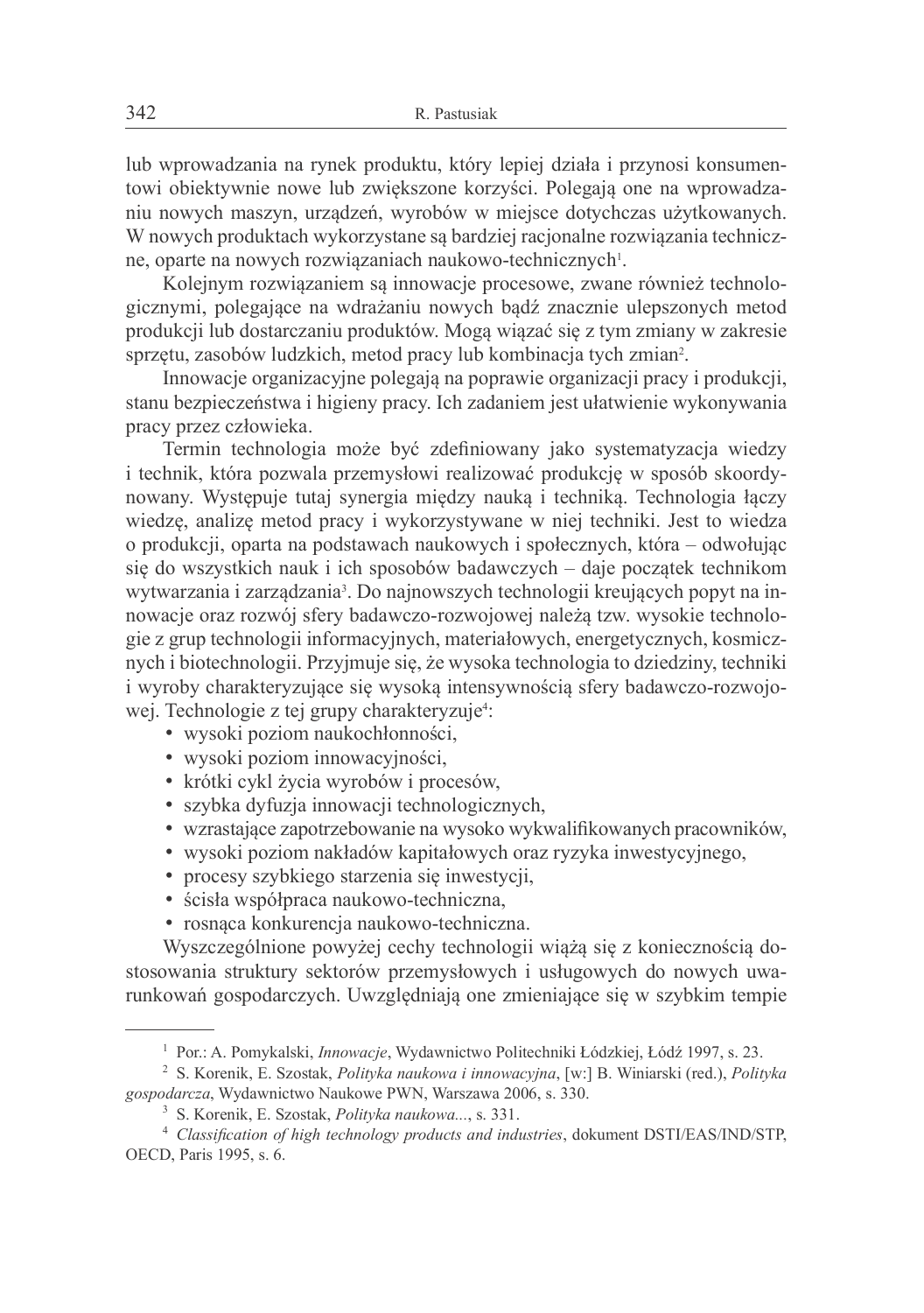warunki otoczenia konkurencyjnego, w jakim muszą funkcjonować przedsiębiorstwa, które – aby pozostać na rynku – zmuszone sa do podejmowania dalekosieżnych decyzji, dotyczących swego przetrwania i rozwoju.

Transfer technologii powszechnie traktuje się jako przepływ myśli, idei i innowacji. Pojecie to można rozszerzyć o<sup>5</sup>:

- · doradztwo i pośrednictwo technologiczne,
- informacje o nowych technologiach, inicjowanie transferu,

• wspieranie przedsiewzieć innowacyjnych w małych i średnich przedsiębiorstwach oraz nowo utworzonych tzw. przedsiębiorstwach odpryskowych (spin off),

· rozwój systemu wspierania przedsięwzięć innowacyjnych i przedsiębiorczości.

Obecnie wiedza staje się jednym z podstawowych źródeł długoterminowej, możliwej do utrzymania przewagi konkurencyjnej w skali międzynarodowej.

Państwo może oddziaływać na naukę w sposób bezpośredni i pośredni. Przykładów działań bezpośrednich dostarcza Francja, w której funkcjonuje Agencja Waloryzacji Badań (ANVAR – Agence Nationale pour la Valorisation de la Recherche<sup>6</sup>), bioraca udział w formułowaniu polityki innowacyjnej i polityki rozwoju przemysłu. Instytucja ta spełnia trzy zadania?:

- · wdraża wynalazki,
- stymuluje innowacje w przedsiębiorstwach,
- partycypuje w kosztach modernizacji aparatu produkcyjnego.

Narzędziem służącym do finansowania tego rodzaju działań jest Fundusz Badań Naukowych i Technologicznych, udzielający kredytów na realizacje przedsięwzięć innowacyjnych.

Przykładem oddziaływań pośrednich jest stosowane w Holandii refundowanie części strat ponoszonych przez realizatorów innowacji, a w Wielkiej Brytanii - stosowanie zniżek podatkowych. Ogólnie można wyróżnić trzy następujące rodzaje polityki naukowej<sup>8</sup>:

· partycypację – polegającą na finansowym wspieraniu badań za pośrednictwem wyspecjalizowanych instytucji i funduszy,

• regulację – (oddziaływanie pośrednie), gdy władza państwowa określa pewne ramy oddziaływań służących realizacji polityki naukowej, np. w formie ustaw, określających funkcjonowanie wyższych uczelni czy ustalenia wielkości wydatków na naukę w ramach budżetów,

<sup>&</sup>lt;sup>5</sup> Por.: K. Matusiak, System transferu technologii w rozwiniętej gospodarce rynkowej, [w:] M. Fic (red.), Rola ośrodków innowacji i przedsiębiorczości w rozwoju regionalnym oraz promocji malych i średnich przedsiebiorstw. Oficyna Wydawnicza Uniwersytetu Zielonogórskiego, Zielona Góra 1994, s. 173.

 $6$  Zob.: http://www.anvar.fr

<sup>&</sup>lt;sup>7</sup> S. Korenik, E. Szostak, Polityka naukowa..., s. 332.

<sup>&</sup>lt;sup>8</sup> Por.: K. Moszkowicz, Polityka innowacyjna w krajach wysoko rozwiniętych, Wydawnictwo Akademii Ekonomicznej im. Oskara Langego we Wrocławiu, Wrocław 1995, s. 27.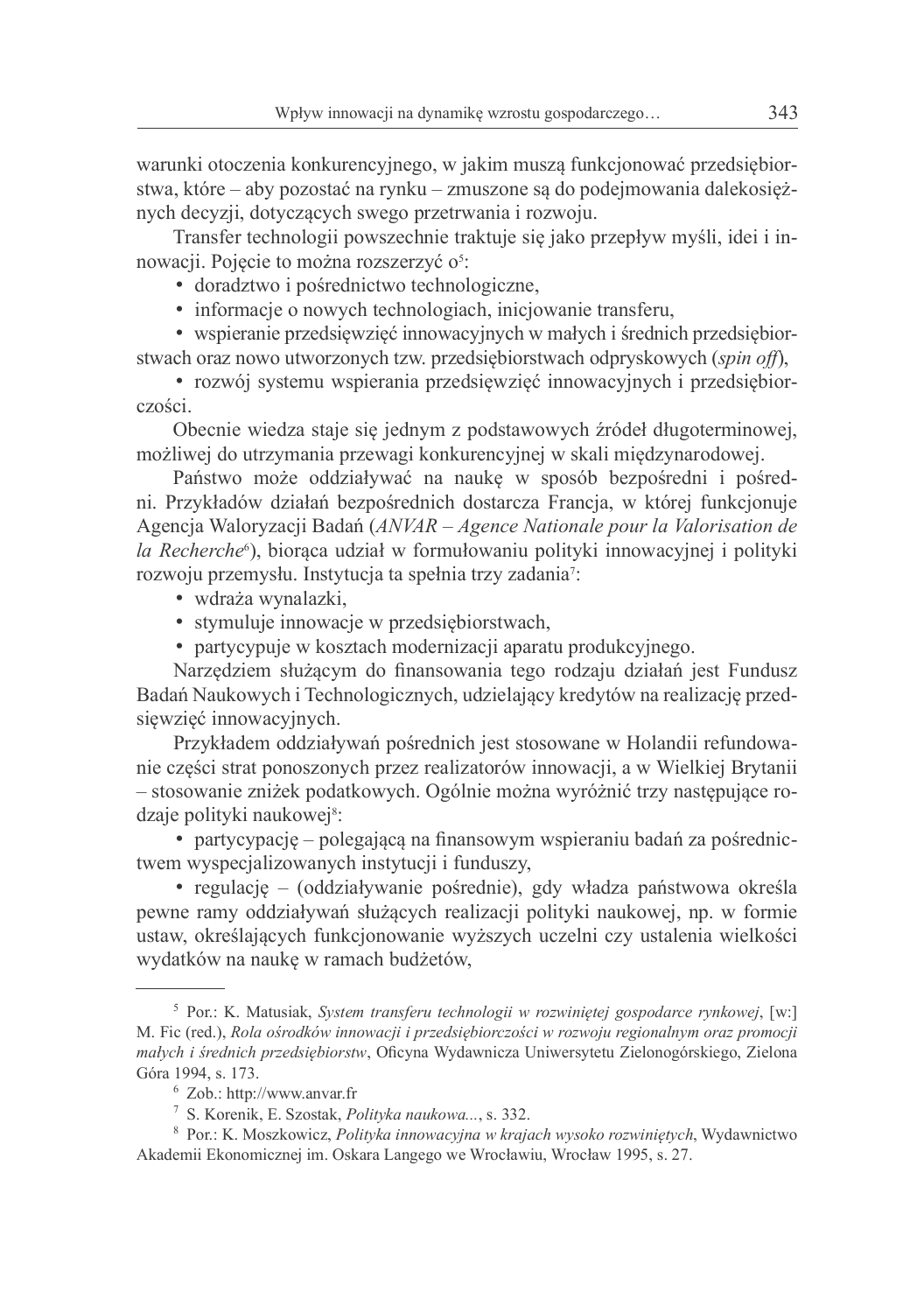• popieranie – oddziaływanie pośrednie na jednostki badawczo-rozwojowe i organizacje samorządowe nauki w celu zapewnienia im uczestnictwa w realizacji polityki naukowej państwa, przy pozostawieniu jednak tym instytucjom decyzji w sprawie tematów i zadań badawczych.

W krajach OECD podstawowym rodzajem oddziaływania państwa na sfere nauki jest popieranie nie tylko publicznych instytucji nauki, ale także działających w sferze nauki instytucji prywatnych. Najcześciej stosuje się trzy następujące typy oddziaływań<sup>9</sup>:

1) popieranie instytucionalne, polegające na dostarczeniu wybranym instytucjom, prowadzącym prace badawcze, którymi jest zainteresowane państwo, środków finansowych – dotyczy to wyższych uczelni i pozauniwersyteckich ośrodków badawczych,

2) popieranie projektowe, które stanowi najbardziej typowy rodzaj tej działalności, polegający na dostarczaniu przez państwo odpowiednich środków, albo na udzielaniu wybranym instytucjom gwarancji finansowych na określone typy projektów badawczych, wchodzących w skład rządowych programów badawczych lub dotyczących priorytetów państwowych,

3) udzielanie pomocy, które może być realizowane w ramach dwóch wcześniej wymienionych działań bądź też samodzielnie. Państwo częściowo pokrywa koszty pośrednie funkcjonowania jednostek badawczych. Mogą to być subwencje na koszty osobowe, inwestycyjne zakupy praw licencyjnych, dostarczanie określonych informacji czy doradztwo.

Pomoc państwa w krajach OECD dla sektorów nowych technologii jest szczególnie zauważalna, co więcej – jest ona prowadzona wielotorowo. Kraje te rozumieja konieczność budowy społeczeństwa opartego na wiedzy i traktuja to jako rozwiązanie priorytetowe.

Instrumenty wykorzystywane przez państwo do realizacji polityki naukowej - ze względu na stosowanie w poszczególnych etapach procesu badawczo-innowacyjnego – można podzielić na dwie grupy<sup>10</sup>:

• instrumenty o charakterze ogólnym, oddziałujące na cały proces badawczy, łącznie z wdrażaniem osiągnięć nauki do praktyki gospodarczej, takie jak: dotacje i subwencje rządowe, umowy uzgodnione, kontrakty programowe,

• instrumenty wyspecjalizowane, oddziałujące jedynie na pewne elementy procesu badawczego, takie jak:

- ulgi finansowe mogące przybierać postać zwolnienia od podatku pewnej części zysku, amortyzacji nadzwyczajnej czy ułatwień w rejestracji i w warunkach funkcjonowania przedsiębiorstw badawczo-rozwojowych,

 $-$  premie za innowacje.

 $9$  Ibidem, s. 334.

 $10$  *Ihidem*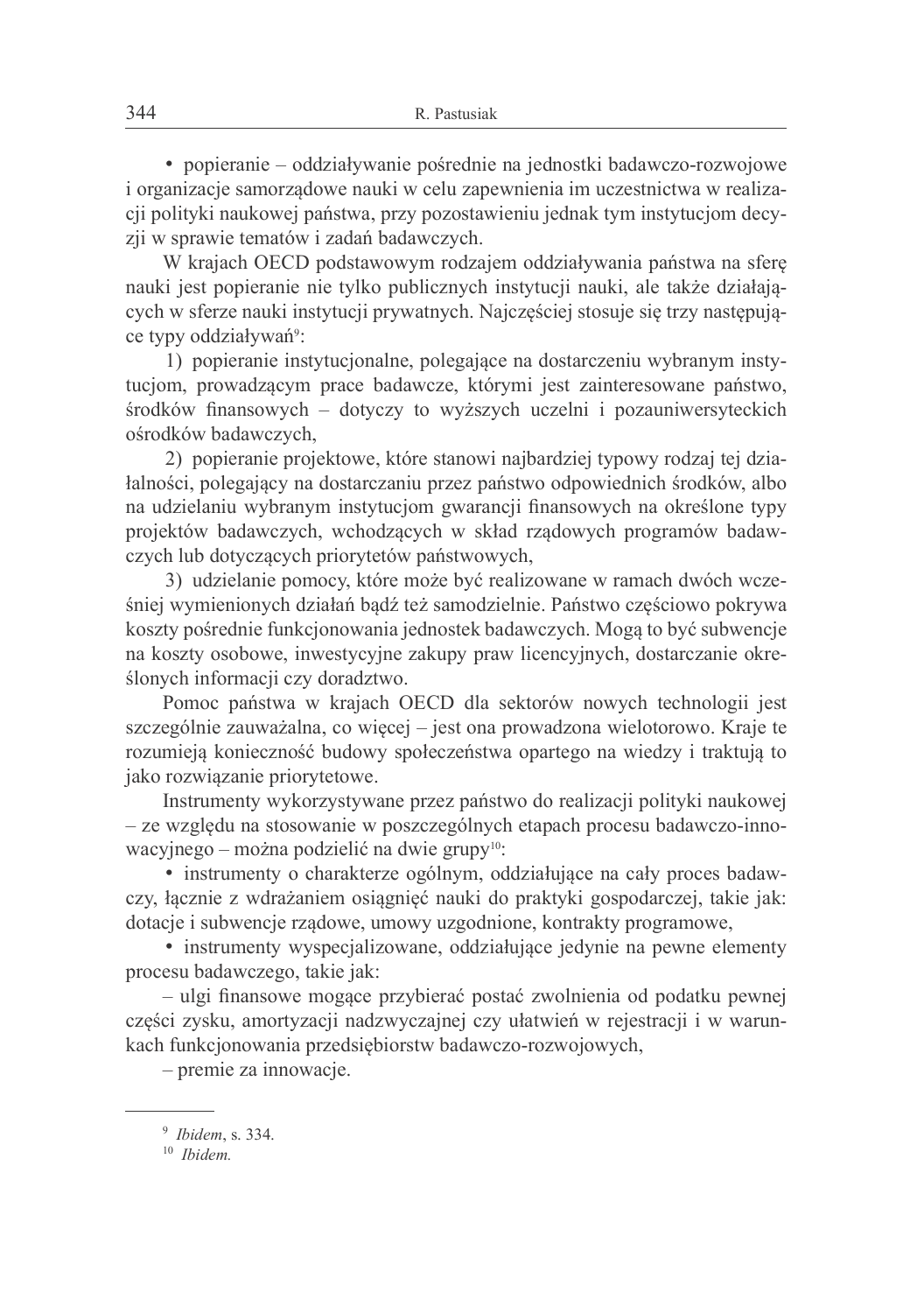Stosowane w Polsce instrumenty polityki naukowej można podzielić na dwie grupy. Pierwsza grupa instrumentów związana jest z polityką podatkowa. Może ona przejawiać się w<sup>11</sup>:

· zaliczaniu do kosztów uzyskania przychodów wydatków poniesionych przez podatników na prowadzenie badań naukowych lub prac badawczo-rozwojowych,

· zaliczaniu do kosztów uzyskania przychodów wydatków poniesionych przez podatników na zakup wyników badań,

· zaliczaniu do kosztów uzyskania przychodów nieinwestycyjnych wydatków wdrożeniowych poniesionych przez podatnika,

• odliczaniu w całości lub w części od dochodu przed opodatkowaniem – do wysokości 50% tego dochodu – wydatków inwestycyjnych związanych z wdrożeniem patentów licencji oraz wyników krajowych prac naukowych,

· odliczeniu od dochodu do opodatkowania wydatków poniesionych na innowacyjne inwestycje w okresie dłuższym niż jeden rok podatkowy,

· ulgach podatkowych dla osób fizycznych – autorów nowych rozwiązań innowacyjnych.

W teorii ekonomii dotyczącej kreowania nowych osiągnieć naukowych ukształtowały się dwa ujęcia. Pierwsze z nich podkreśla znaczenie stopy popytowej, drugie zaś – strony podażowej. Koncepcja popytowa głosi, że głównym czynnikiem tworzącym innowacje są potrzeby, których rozpoznanie, a następnie przekazanie informacji o ich istnieniu z rynku do placówek naukowo-badawczych, powoduje rozpoczęcie procesu tworzenia nowych wyrobów, technologii czy usług. Teorię tę odzwierciedlają badania zrealizowane przez J. Schmooklera. W modelu zbudowanym przez Schmooklera wyznaczono cztery sposoby zaspokajania popytu rynkowego. Pierwszy prowadzi do zaspokajania popytu z wykorzystaniem istniejących urządzeń, drugi – z wykorzystaniem istniejących technik, a także poprzez inwestowanie w urządzenia dodatkowe.

W myśl teorii podażowej, źródło kreowania innowacji znajduje się po stronie podaży. Podstawy ujęcia podażowego stworzył J.A. Schumpeter<sup>12</sup>. Opracował on w 1912 r. model działalności innowacyjnej, w którym położył nacisk na dopływ nowych pomysłów i idei spoza nauki do przedsiębiorstw, których klasycznym zadaniem jest wdrażanie innowacji.

W swoim modelu Schumpeter położył nacisk na nauke wewnętrzna, czyli własne zakłady badawcze i laboratoria przedsiębiorstw wdrażających innowacje. Nauka zewnętrzna – będąca tu elementem otoczenia – wywiera niewielki wpływ na wdrażanie innowacji, niemniej jej zadaniem jest wymiana informacji z placówkami innowacyjnymi wewnątrz modelu. Obecnie dominują poglądy, że na

 $11$  Ibidem, s. 335.

<sup>&</sup>lt;sup>12</sup> Por.: J. Schmookler, Patents, Invention and Economic Change: Data and Selected Essays, Harvard University Press, Cambridge 1972, s. 82.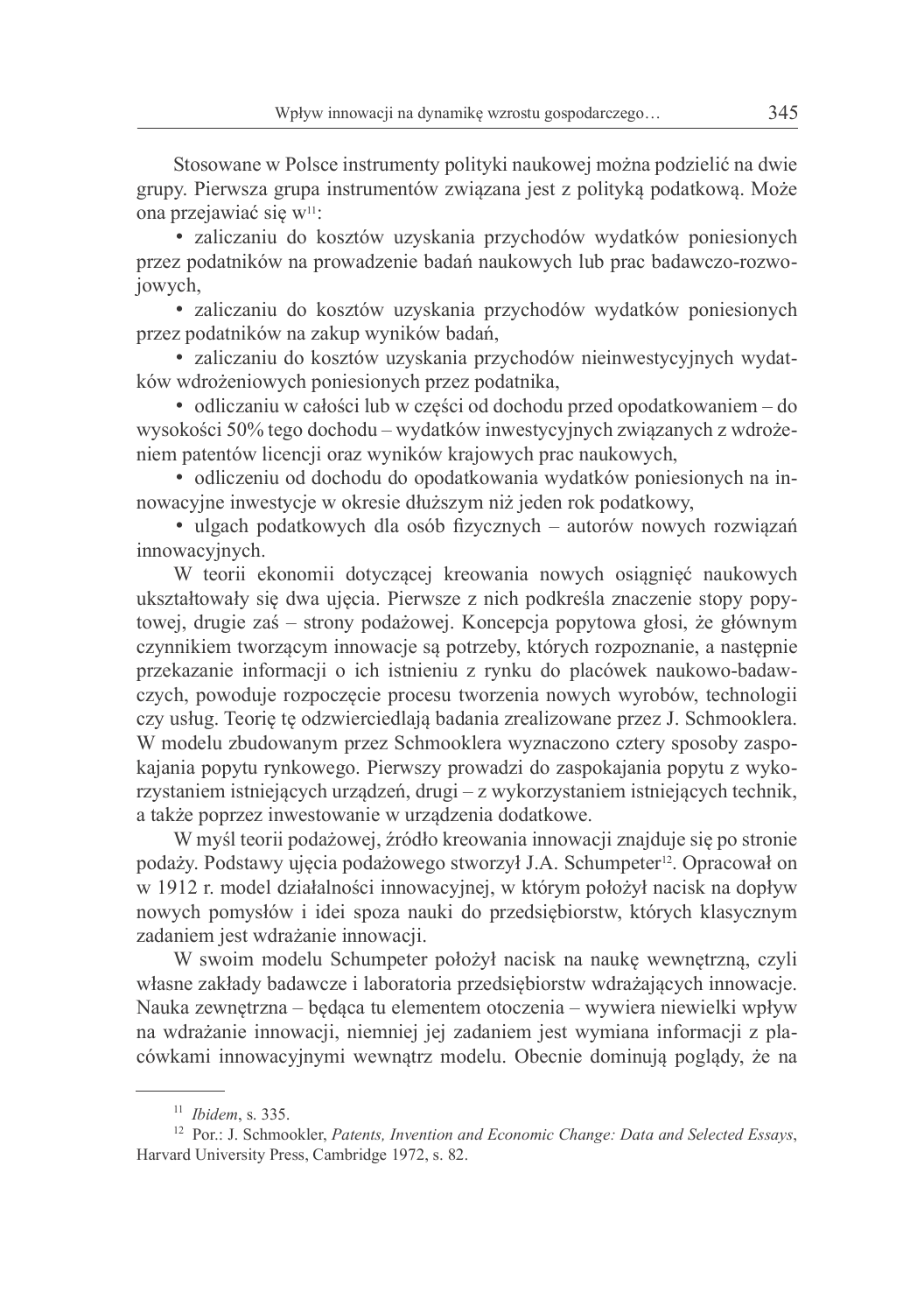procesy innowacyjne mają wpływ różne czynniki. W większości krajów rozwinietych duże znaczenie ma polityka państwa od pewnego czasu traktująca wspieranie innowacji jako jedną z istotnych form wspomagania polityki strukturalnej *i* przemysłowej.

Teorie związane z wykorzystaniem innowacji w ostatnim trzydziestoleciu były bardzo mocno rozwijane, a jest to istotne, ponieważ inwestycje wysokotechnologiczne stały się siłą napędową wielu rozwiniętych gospodarek. Jednakże, co warto podkreślić, przełożenie innowacji na wsparcie wzrostu gospodarczego znalazło miejsce o wiele wcześniej. Praktycznie zostało to uwypuklone w pierwszych spójnych modelach ekonomicznych lub w ich kolejnych rozwinięciach, zakładających wzrost gospodarczy.

#### 3 INNOWACJE W MODELOWANIII EKONOMICZNYM

Historycznie można wyróżnić następujące fazy modelowania ekonomicznego, uwzględniającego wzrost gospodarczy, są to:

- Model klasyczny,
- · Model keynesowski.
- Model neoklasyczny,
- Realny cykl koniunkturalny,
- Teorie "endogeniczne".

Dla potrzeb niniejszej publikacji przytoczono jedynie te modele, które miały wymierny wpływ na ujęcie inwestycji innowacyjnych w kalkulacjach.

Klasyczne modele wzrostu gospodarczego opierały się na trzech czynnikach wytwórczych zgodnie z formuła<sup>13</sup>:

$$
Y = F(N, L, K)
$$

gdzie:

 $N$  – ziemia (zasoby naturalne),

 $L$  – praca,

 $K$  – kapital.

Był to model tzw. podażowy, wzrost gospodarczy zależał od produktywności oraz wzrostu nakładów czynników wytwórczych. Czyli można powiedzieć, że wzrost gospodarczy zależał od wzrostu czynników, takich jak: ludność, inwestycje, kapitał czy produktywność. Postęp technologiczny mógł przyspieszyć ogólny wzrost. Jednym z najważniejszych argumentów A. Smitha było to, że podział

 $13$  K. Piech, Wiedza i innowacje w rozwoju gospodarczym: w kierunku pomiaru i współczesnej roli państwa, Instytut Wiedzy i Innowacji, Warszawa 2009, s. 182.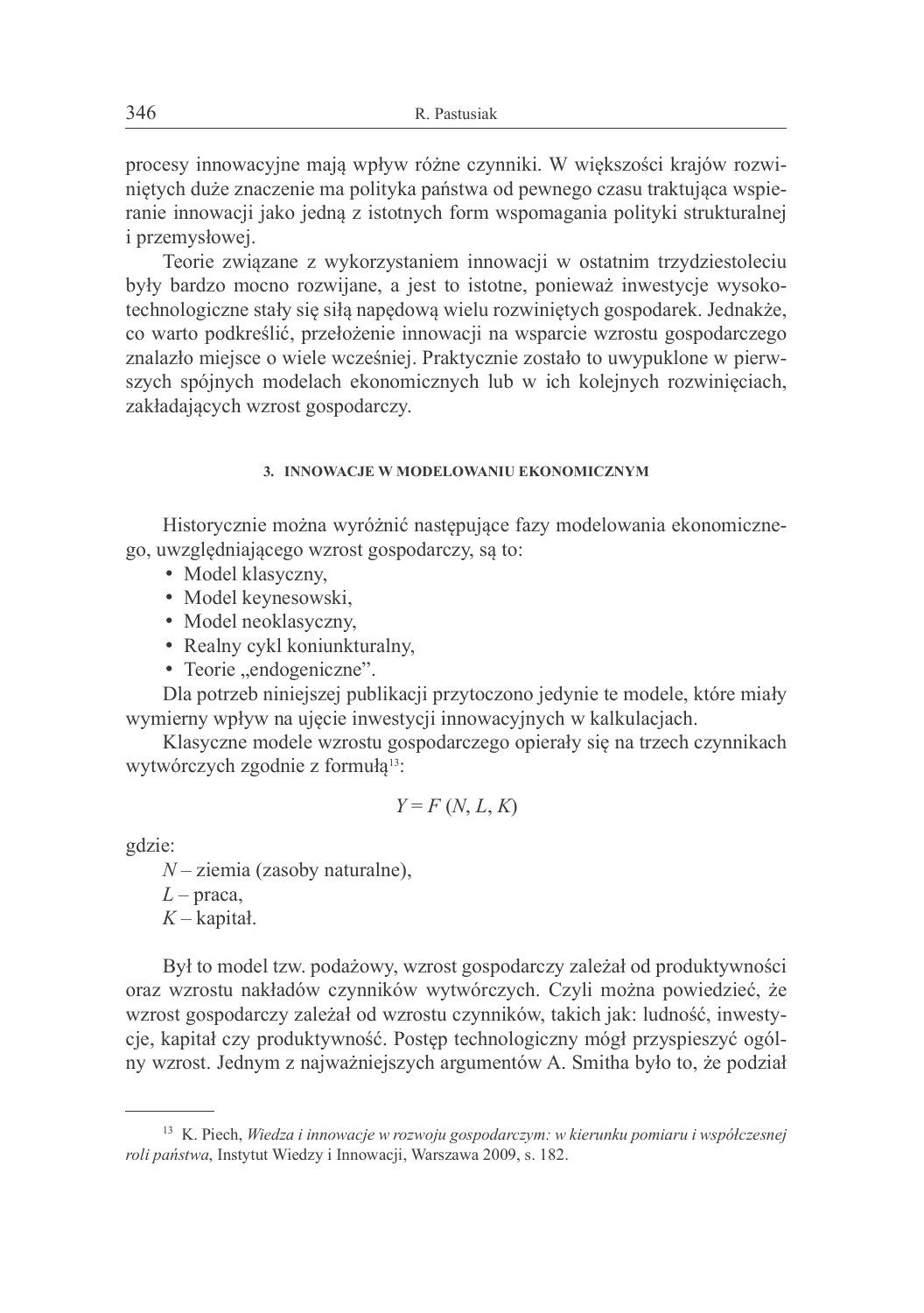pracy (specjalizacja), a także postęp w maszynach i handlu międzynarodowym przyczyniają się do wzrostu. Ponadto, zakładano, że przyrost siły roboczej jest proporcjonalny do akumulacji kapitału. Stąd wzrost gospodarczy w modelu klasycznym zależał głównie od stopy akumulacji kapitału fizycznego. Ta zaś wyznaczana była przez stope zysków z inwestycji. Jednakże nie mogły one rosnać w nieskończoność ze względu na "prawo malejących przychodów" D. Ricardo<sup>14</sup>. D. Ricardo nieco zmodyfikował powyższe poglądy. Zauważył, że podaż ziemi nie może wzrastać w nieskończoność (jest ograniczona). A zatem czynnik "ziemia" stał się zmienna zależną od jakości, ale stała pod względem jej podaży. Oznacza to, że na jakość tego czynnika może wpływać postęp technologiczny. Było to pierwsze ujęcie "innowacji" w modelowaniu ekonomicznym wzrostu gospodarczego. Klasyczny model został przez niego przekształcony i uzyskał nową postać, jak poniżej<sup>15</sup>:

$$
Y = (N, K)
$$

Model Keynesowski wraz z późniejszymi rozwinięciami nie wnosił do analizy inwestycji nowotechnologicznych wiele owego.

Kolejnym ważnym krokiem był powrót do modelu klasycznego, którego adaptacjami w połowie XX w. zajęli się Solow, Swan, Meade. W wyniku ich analiz została wyprowadzona formuła<sup>16</sup>:

$$
Y = f(L, K, A)
$$

gdzie:

 $A$  – wiedza (lub wydajność pracy),

 $L$  – praca (siła robocza),

 $K$  – kapitał. Jak wyjaśniono wcześniej, "ziemia" nie jest współcześnie uznawana za czynnik produkcji (trochę niesłusznie, patrząc na to, jak ważna jest np. ropa naftowa we wzroście niektórych krajów, np. arabskich czy Rosji), stad nie występuje w modelu neoklasycznym. Najważniejszym równaniem modelu Solowa jest<sup>17</sup>:

$$
k(t) = sf(k(t)) - (n+g+\delta)k(t)
$$

gdzie:

 $k$  – stopa zmian  $k$ ,

<sup>&</sup>lt;sup>14</sup> J. Cypher, J. Dietz, *The Process of Economic Development*, London–New York: Routledge 2005, s.118.

<sup>&</sup>lt;sup>15</sup> K. Piech, *Wiedza i innowacje...*, s. 183.

<sup>&</sup>lt;sup>16</sup> R. Solow, *Technical Change and the Aggregate Production Function*, "Review of Economics and Statistics" 1957, Vol. 39, s. 312-320; zob. również: K. Piech, Wiedza i innowacje..., s. 186.

<sup>&</sup>lt;sup>17</sup> D. Romer, Makroekonomia dla zaawansowanych, PWN, Warszawa 2000, s. 31.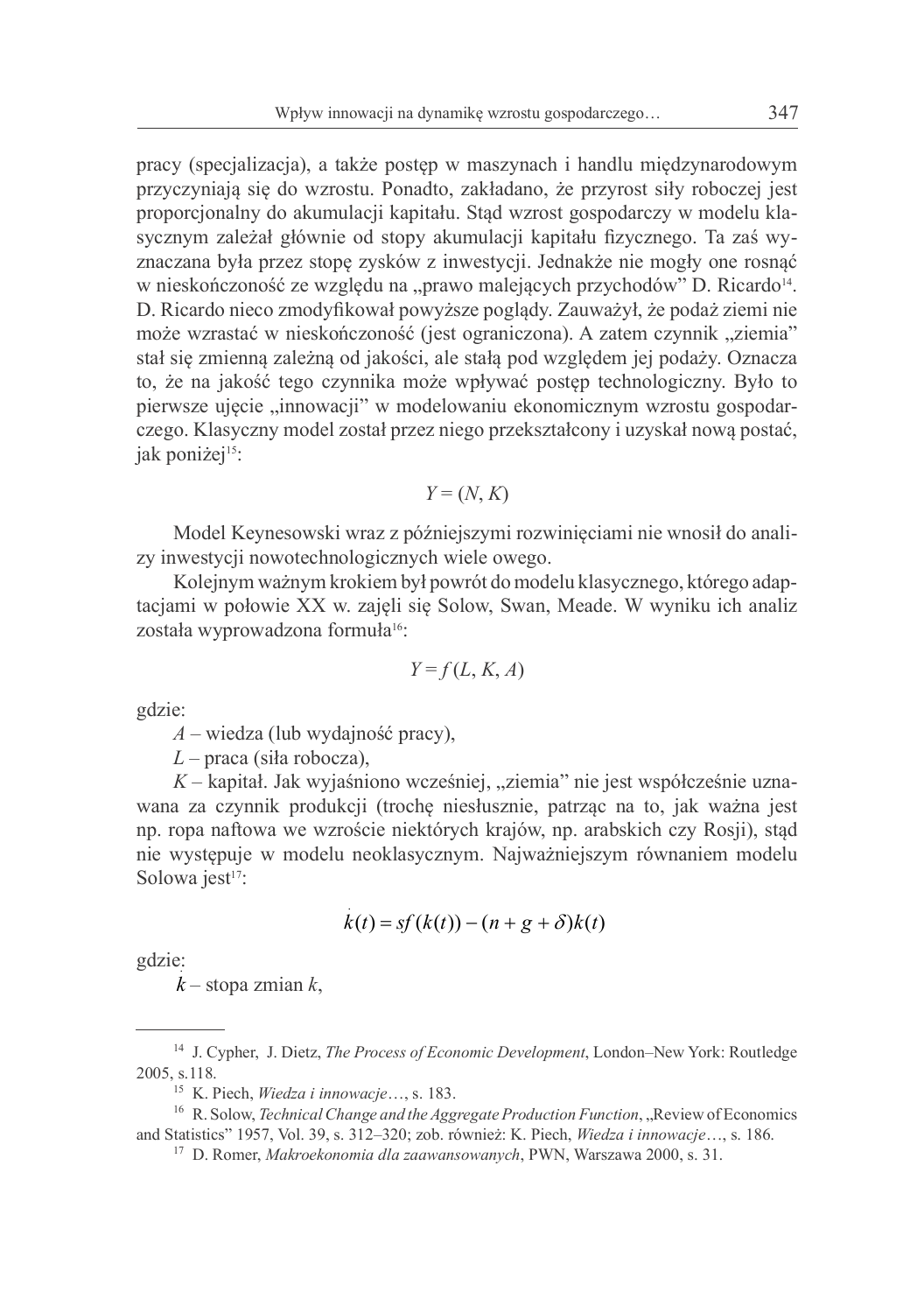czyli ponieważ k jest funkcją K, L i A to:

$$
k = \frac{\partial k}{\partial K} K + \frac{\partial k}{\partial L} L + \frac{\partial k}{\partial A} A
$$

gdzie:

 $k$  – zasób kapitału na jednostkę efektywnej pracy,

 $K$  – nieskorygowany zasób kapitału,

 $s$  – stopa oszczedności.

 $sf(k)$  – faktyczne inwestycje na jednostkę efektywnej pracy,

 $f(k)$  – produkt na jednostkę efektywnej pracy,

 $(n + g + \delta)k$  – inwestycje restytucyjne (wielkość inwestycji potrzebna do utrzymania  $k$  na tym samym poziomie),

 $n$  – stopa wzrostu siły roboczej,

 $g$  – stopa postępu technicznego zasilającego pracę,

 $\delta$  – stopa deprecjacji kapitału,

 $t$  – czas.

Z równania tego wynika, że k dąży do osiągnięcia stanu, w którym wielkość inwestycji faktycznych i restytucyjnych jest sobie równa<sup>18</sup>. Oznacza to, że niezależnie od stanu początkowego model wykazuje tendencję do równowagi. Jednym z częstych sposobów opisu gospodarki w modelu neoklasycznym jest również funkcja Cobba-Douglasa<sup>19</sup>:

$$
Y = AK^{\alpha}L^{1-\alpha}
$$

gdzie:

 $A > 0$  to poziom technologii.

 $\alpha$  – stała, gdzie  $0 < \alpha < 1$ .

Model neoklasyczny zajmował się nie tyle wzrostem ekstensywnym, co intensyfikacją wykorzystania czynników produkcji i jej efektami. Model wzrostu Solowa pozwolił na wydzielenie czynników wzrostu gospodarczego w postaci pracy, kapitału i postepu technicznego. Z założenia intensyfikacji wykorzystania zasobów wynikają zmniejszające się zyski z przyrostu kapitału i pracy (prawo malejących przychodów).

W kolejnych latach znaczenie inwestycji wysokotechnologicznych gwałtownie wzrasta i w praktyce już właściwie nie da się oddzielić wzrostu gospodarczego od transferu innowacji, wiedzy, wysokich technologii. Nauka również podąża tym śladem, starając się ilościowo zobrazować, a później udowodnić wpływ innowacji rozumianych szeroko jako nowe technologie w inwestycjach, nakłady na badania

 $18$  *Ibidem.* s. 32.

<sup>&</sup>lt;sup>19</sup> K. Piech, *Wiedza i innowacje...*, s. 187.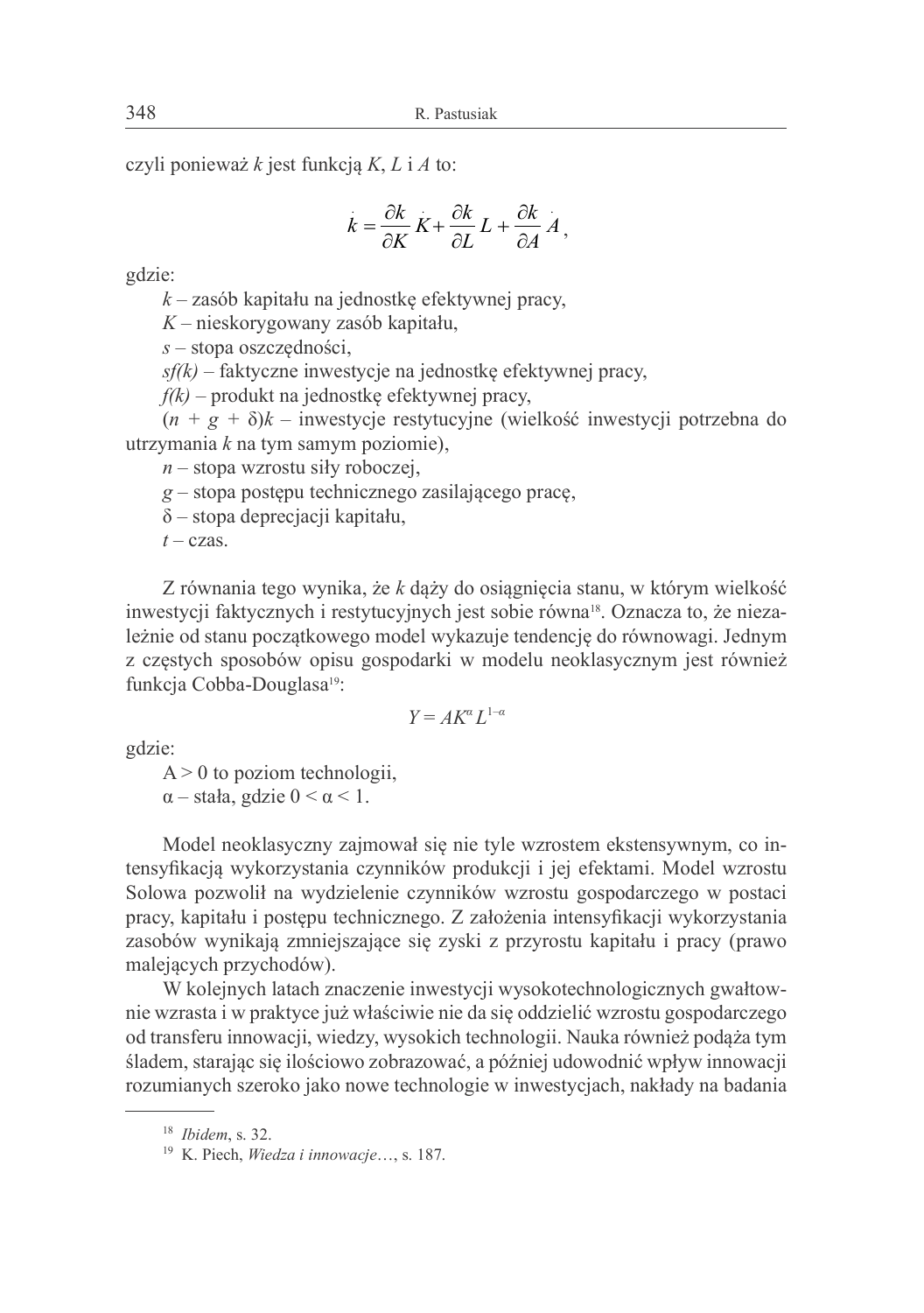i rozwój. Rozwija się szereg kierunków badawczych reprezentowanych przez naukowców z różnych dziedzin, którzy zauważają wpływ nakładów inwestycyjnych na określone dziedziny, takie jak medycyna, i starają się w sposób formalny opisać zachodzące zjawiska, a także zbudować modele pozwalające skwantyfikować ten wpływ. Tabela 1. ukazuje wybranych badaczy i daty wydania ich najważniejszych publikacji, dotyczących modelowania wpływu inwestycji innowacyjnych na efektywność inwestycji oraz systemy ekonomiczne.

| Wpływ inwestycji w badania<br>i rozwój na produkcję oraz<br>wzrost produktywności                                                                                                            | Wpływ inwestycji w badania i rozwój na stopę zwrotu<br>z inwestycji                                                                                              |                                                                                                                                                                             |
|----------------------------------------------------------------------------------------------------------------------------------------------------------------------------------------------|------------------------------------------------------------------------------------------------------------------------------------------------------------------|-----------------------------------------------------------------------------------------------------------------------------------------------------------------------------|
| Coe-Helpman 1995<br>Cuneo-Mairesse 1984<br>Engleder-Mittelstadt 1988<br>Griliches 1980-1986<br>Lichtenberg 1992<br>Mansfield 1988<br>Mairesse-Hall 1996<br>Nadiri 1980<br>Nadiri-Prucha 1990 | Berenstein 1988–1989<br>Berenstein – Nadiri 1988–1991<br>Clarck-Griliches 1988<br>Evenson 1968–1979<br>Goto-Suzuki 1989<br>Globerman 1972<br>Griliches 1958–1986 | Hall-Mairesse 1995<br>Jaffe 1986<br>Link 1978-1983<br>Mansfield 1977–1980<br>Prucha 1986<br>Nadiri 1993<br>Schankerman 1981<br>Schankerman-Nadiri 1986<br>Scherer 1982–1984 |
| Verspagen 1995                                                                                                                                                                               |                                                                                                                                                                  | Suzuki 1993                                                                                                                                                                 |

Tabela 1. Wybrane analizy i badania modelowe oddziaływania na ekonomie inwestvcji wysokotechnologicznych

Źródło: analizy własne na podstawie B. Godin, Ch. Dore, Measuring of impacts of Science; Beyond the Economic Dimension, INRS Urbanisation, Culture et Société, 2005, 44 p. Paper presented at: 1) Helsinki Institute for Science and Technology Studies, HIST Lecture, 24 August 2007, Helsinki, Finland; 2) International Conference "Science Impact – Rethinking the Impact of Basic Research on Society and the Economy", Organized by the Austrian Science Fund (FWF) and the European Science Foundation (ESF), 10-11 May 2007, Vienna, Austria.

Zaproponowane w tabeli 1. badania mają charakter bardzo różnorodny, można znaleźć w nich opis wpływu innowacji na rynek pracy czy efektywność kapitału. Dotyczą one także wielu branż ze szczególnym naciskiem na sektor aparatury medycznej i ochrony zdrowia. Można w nich również znaleźć ocenę wpływu programów publicznych, powiązanych z działaniami mającymi pobudzić wprowadzanie innowacyjnych rozwiązań. Ten nurt szczególnie mocno jest zarysowany na przykładzie rozwiązań z Wielkiej Brytanii. Programy te są inicjowane z poziomu Komisii Europejskiej. Jednak zdecydowana wiekszość publikacji koncentruje się na opisie dostępnych metod pomiaru wpływu innowacji. Wielu autorów podkreśla trudność z oszacowaniem wpływu inwestycji wysokotechnologicznych. Rzucającym się w oczy wnioskiem jest to, że wpływ ten ma raczej charakter pośredni niż bezpośredni, jest też rozłożony w czasie, przestrzeni gospodarczej i społecznej. Dla wielu, nieekonomiczny wpływ innowacji zależy od znajomości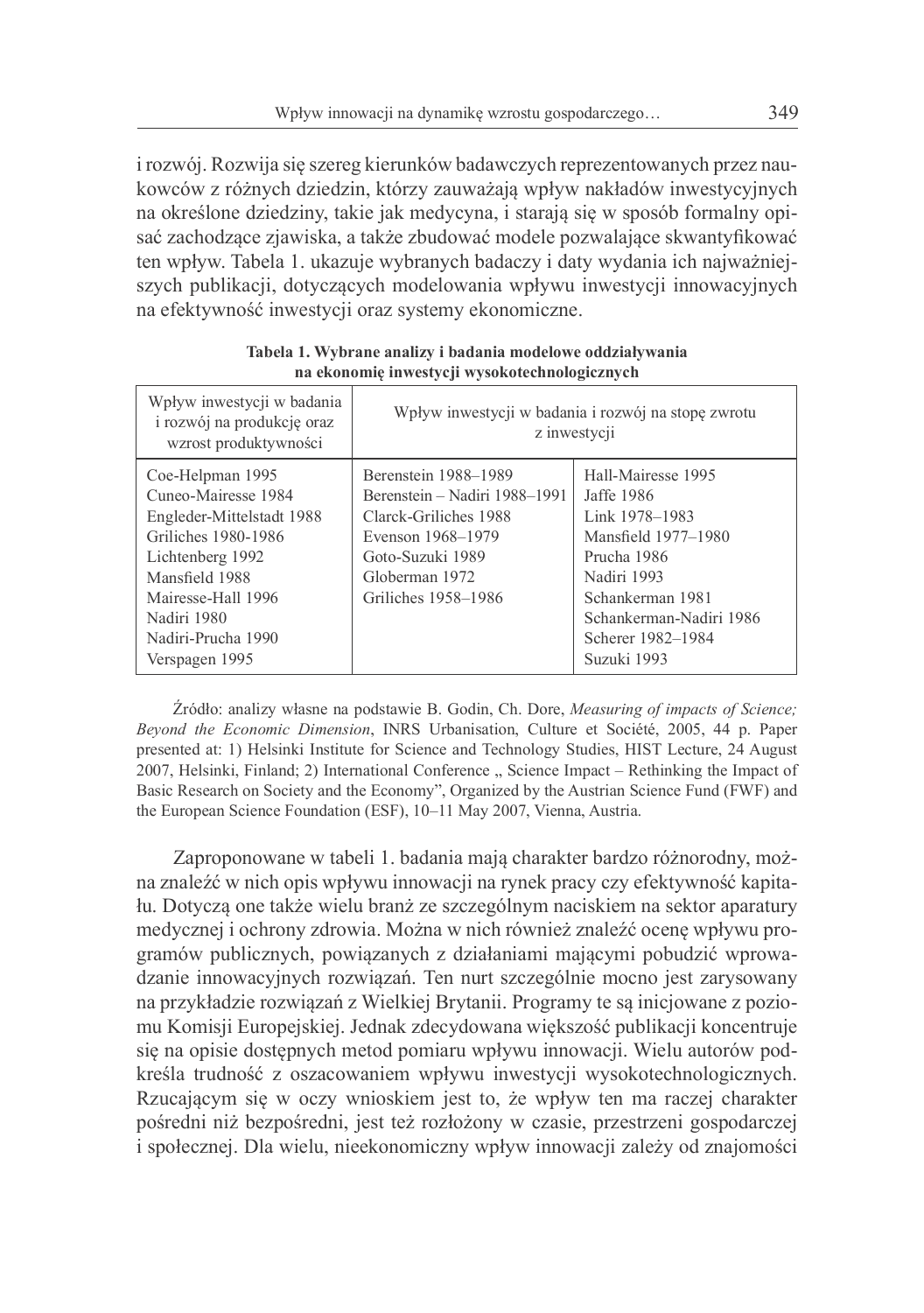mechanizmów transferu wyników badań. W wyszczególnionych publikacjach można znaleźć propozycje analitycznych procedur, dzieki którym da się określić ilościowy wpływ innowacji na wybrane zagadnienia, jednakże wielopłaszczyznowe uwarunkowania, którymi zostały ograniczone te analizy, praktycznie uniemożliwiają ich wykorzystanie w szerszych badaniach, pozostając jedynie waskim narzędziem, skutecznym w wybranych przypadkach.

### 4. WPŁYW INNOWACJI W ZAMKNIETEJ PRZESTRZENI GOSPODARCZEJ

Modelowanie wpływu specjalnych stref ekonomicznych na gospodarkę kraju założyciela rozpoczęło się dość wcześniej, już bowiem pod koniec lat 60. XX w. Wówczas to pojawiły się pierwsze modele teoretyczne wywodzące się z teorii handlu zagranicznego. Opierając się na modelach teoretycznych i danych statystycznych oraz teorii handlu, analizowano efekty funkcjonowania specjalnych stref ekonomicznych przy założeniu występowania taryf celnych zwiększających zniekształcenia cenowe bądź efekty bezrobocia na obszarach wiejskich i miejskich. Analizowane modele sugerowały rozwój gospodarki z wykorzystaniem SSE przy uwzględnieniu wielopłaszczyznowych założeń.

Podsumowanie modeli teoretycznych wskazuje na niejednoznaczność wyników zarówno w zakresie wyboru lokalizacji, jak i efektów gospodarczych. W latach 70. i 80. XX w. wykonano dodatkowe badania, analizujące całościowe efekty polityki ekonomiczniej zwane analizą kosztów–zysków. Analizy te starają się uwzględnić dodatnie i ujemne efekty polityki ekonomicznej i o tyle są czytelne i logiczne. Badacze w swoich modelach brali pod uwagę całą serię zmiennych mających wpływ na przepływy pieniężne związane z funkcjonowaniem stref ekonomicznych.

Jednym z modeli szacowania efektywności działania stref ekonomicznych jest model, po raz pierwszy zaproponowany przez P.G. Warra w roku 1983, opisujący strefę ekonomiczną jako zamkniętą gospodarkę, w niewielkim stopniu kooperujaca z otaczająca ją gospodarką narodową. Strefa była swoistą enklawą gospodarczą stąd też wzięła się nazwa modelu. Model "enklaw" porównuje przepływy kapitałowe do SSE oraz wpływ jej produkcji na gospodarkę poza strefą. Dzięki temu uzyskano zagregowane przepływy finansowe, które po podsumowaniu dały nadwyżkę środków pieniężnych. Model ten w oryginalnej postaci można wyrazić za pomocą równania<sup>20</sup>:

<sup>&</sup>lt;sup>20</sup> T. Kusago, Z. Tzannatos, *Export Processing Zones: A Review In Reed of Update*, "Social Protection Discussion Paper" 1998 (January), No 9802. Zob. także: P.G. Warr, Export Processing Zones. The economics of Enclave Manufacturing, 1989 (January), IBRD/World Bank, Research Observer 4, No. 1, s. 67.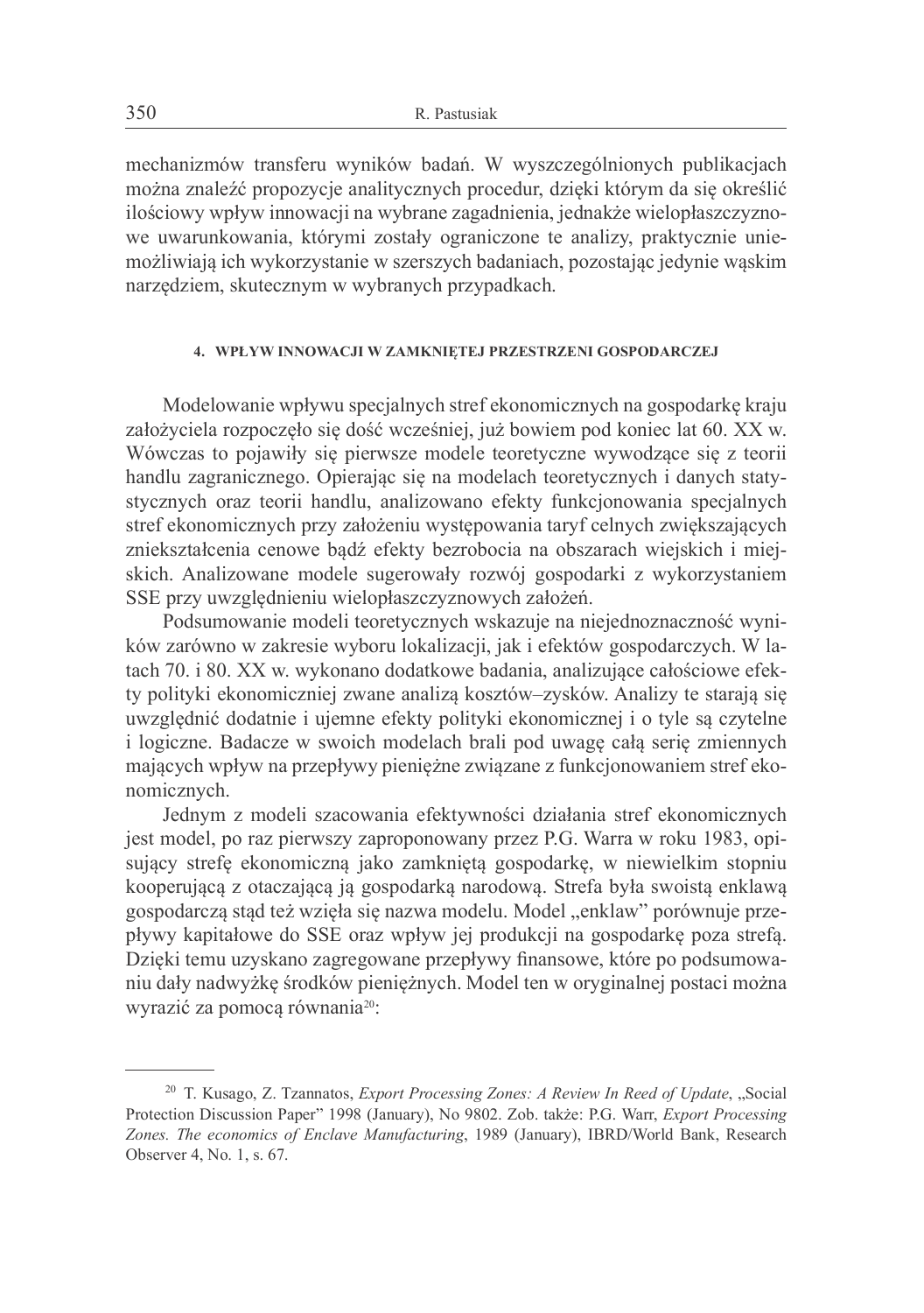$$
N_{p} = (L_{t}w + M_{t}P_{M} + E_{t}P_{E} + R_{t} + T_{t}) \times S_{F}^{*} - (L_{t}w^{*} + M_{t}P_{M}^{*} + E_{t}P_{E}^{*} + B_{t}S_{K}^{*}) - A_{t} - K_{t}
$$

gdzie:

 $N_{n}$  – przepływy netto,

 $L'$  – zatrudnienie w roku t,

 $w$  – średnia płaca,

 $M$  – wartość środków do produkcji wykorzystanych roku t,

 $P_{n}$  – cena płacona za środki do produkcji,

 $E$  – obsługa w roku t (*utilities*),

 $P$  – cena płacona za obsługe.

 $R$  – koszty finansowe oraz płatności okresowe z tytułu,

 $T$  – podatki płacone w roku t,

 $S_{\zeta}^*$  – współczynnik określający społeczną stosunku wartość wymiany zagranicznej do oficjalnego kursu wymiany,

 $w^*$  – alternatywna cena pracy,

 $P_{\mu}^*$  – alternatywna cena środków do produkcji,

 $P_{a}^{*}$  – alternatywna cena obsługi (*utilities*),

 $B$  – pożyczki wewnętrzne w roku t,

 $S_{i}^{*}$  – współczynnik kosztu kapitału do kosztu rynkowego,

 $A_{i}$  – koszty administracyjne,

 $K$  – koszt kapitału wynikający z budowy infrastruktury w SSE w roku t.

Transfer technologii do przedsiębiorstw inwestujących w specialnej strefie ekonomicznej jest jednym z motywów tworzenia tych enklaw inwestycyjnych. Jednakże warto zaznaczyć, że nie zawsze zachodzi wprowadzenie nowych technologii. Jest to uzasadnione głównie rodzajem przemysłu, jaki inwestuje w strefie. W przypadku przemysłu lekkiego, jaki ulokował swoje inwestycje w SEE w niektórych krajach na Dalekim Wschodzie, o transferze technologii właściwie nie może być mowy. Głównym motywem podjęcia tych inwestycji były bowiem niskie koszty pracy w Indiach czy Bangladeszu, a nie rynek zasobny w wysoko wykwalifikowanych specjalistów, mogących za przystępną cenę podjąć pracę w przedsiębiorstwach inwestujących w SSE.

Aby w pełni odzwierciedlić wpływ inwestycji wysokotechnologicznych na efektywność funkcjonowania SSE, należy dokonać modyfikacji klasycznej formuły zaproponowanej przez P. Warra. Uzupełnieniu muszą podlegać innowacje, a właściwie ich oddziaływanie na gospodarke. Można to uzyskać poprzez zmiane części formuły dotyczącą wpływu SSE na gospodarkę bez modyfikacji kosztów alternatywnych. W takim bowiem przypadku nie będzie wpływu inwestycji wysokotechnologicznych.

W efekcie, po dostosowaniu dla Polski i modyfikacji, ogólny model kosztów–przychodów będzie miał postać następującego równania<sup>21</sup>:

<sup>&</sup>lt;sup>21</sup> Opracowanie własne na podstawie modelu P. Warra.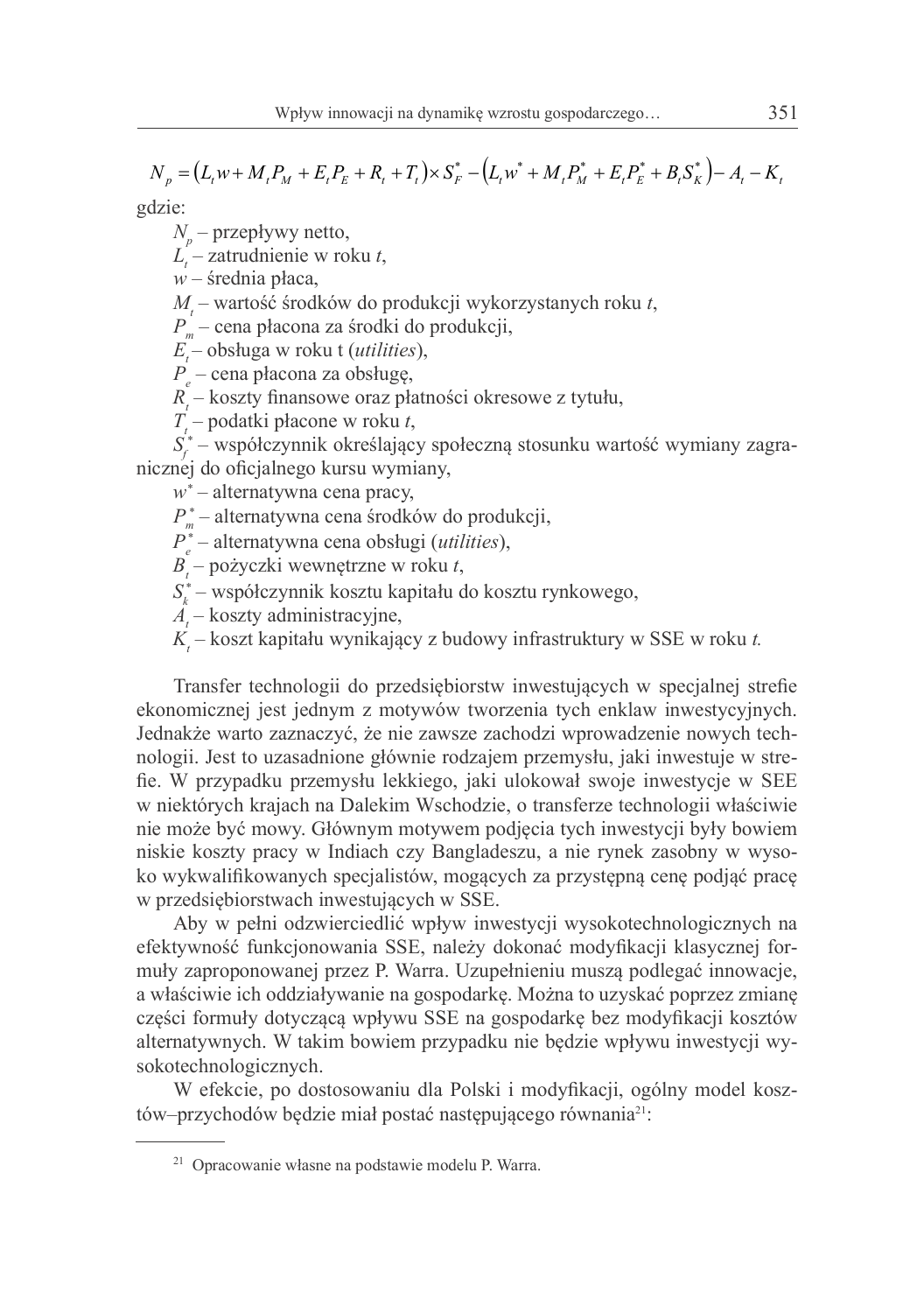$$
N_p = (L_t w + T_t + E_t + K_w - I_t + R_k - P_p - A_t - I_t + A_n) -
$$

$$
(L_t w + T_t + E_t - I_t + R_k - P_p - A_t - I_t) \times S_k
$$

gdzie:

 $N_{n}$  – przepływy netto,

- $L'$  zatrudnienie w roku t,
- $w$  średnia płaca,
- $T_{i}$  podatki w roku t,
- $E -$ eksport,

 $I$  – import,

 $K$  – wewnętrzna (sprzedaż strefy na rynku krajowym),

 $R_{i}$  – różnice kursowe,

 $P_{n}$  – pomoc publiczna,

 $\vec{A}$  – koszty administracji,

 $I_i$  – inwestycje w infrastrukturę,

- $A_n$  efekty finansowe inwestycji nowotechnologicznych,
- $S_{\iota}$  współczynnik redukcji kosztów alternatywnych.

Dostosowanie oryginalnego modelu miało miejsce gównie w obszarze wpływu eksportu, importu oraz konsumpcji wewnętrznej, jakie miały miejsce pod wpływem produkcji przedsiębiorstw w strefach. Zaproponowano również dodatkowe ujęcie pomocy publicznej w formie niezależnego przepływy kapitału, da to możliwość lepszego uwzględnienia rzeczywistych kosztów, jakie musi ponieść kraj-założyciel specjalnej strefy ekonomicznej. Model P. Warra ignorował wpływ inwestycji innowacyjnych, zastosowanych w strefach, na gospodarkę zewnętrzną, tłumacząc to tym, że oddziaływanie to jest trudne do opisania ilościowo, rozłożone w czasie oraz rozproszone, co uniemożliwia znalezienie odpowiednich funkcji, dzięki którym istniałaby możliwość właściwego wyliczenia rzeczywistego wpływu. Jednakże, dysponując rozwiązaniami zaproponowanymi w ostatnim dwudziestoleciu przez badaczy analizujących wpływ innowacji, można pokusić się o dostosowanie rozwiązań ogólnych do szczególnych warunków gospodarczych panujących w specjalnych strefach ekonomicznych oraz wpływu inwestycji innowacyjnych ponoszonych przez inwestorów. Na rysunku 1. pokazano schematyczne przepływy związane z funkcjonowaniem przedsiębiorstwa w SSE, a uwzględnione w modelowaniu ekonomicznym.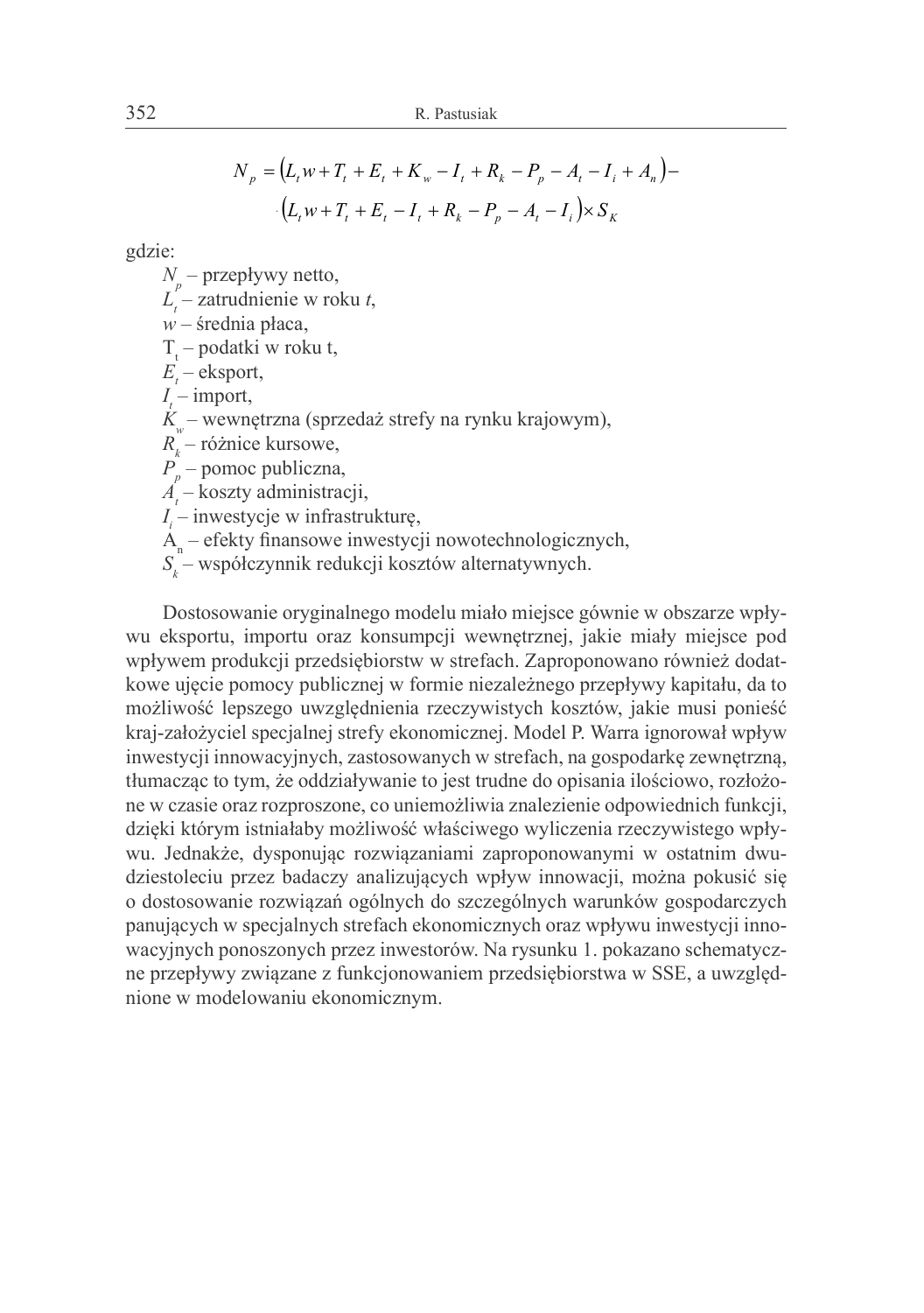

Rysunek 1. Przepływy finansowe związane z funkcjonowaniem specjalnej strefy ekonomicznej

Analizując dostępne koncepcje transferu nowych technologii do gospodarki, ciekawym podejściem dla rozwiązania tego problemu jest koncentracja na trzech obszarach, mianowicie na oddziaływaniu inwestycji nowych technologii na kapitał ludzki, ich wpływu na produktywność oraz oddziaływaniu inwestycji nowotechnologicznych na długoterminowy rozwój regionalny. Założenia te zostały ujęte w formułę przedstawioną poniżej:

$$
A_t = F(K_t, I_p, I_r)
$$

gdzie:

 $A$  – przepływ kapitału z tytułu poniesienia inwestycji nowotechnologicznych,

 $K_i$  – wartość kapitału ludzkiego,

 $I_{n}$  – wartość zwiększenia produktywności,

 $I_{r}$  – wartość rozwoju regionalnego.

Funkcja ta jest uwzględniona w zmodyfikowanym wzorze P. Warra jako A. Przechodząc do szczegółowych rozwiązań modelowych, należy oszacować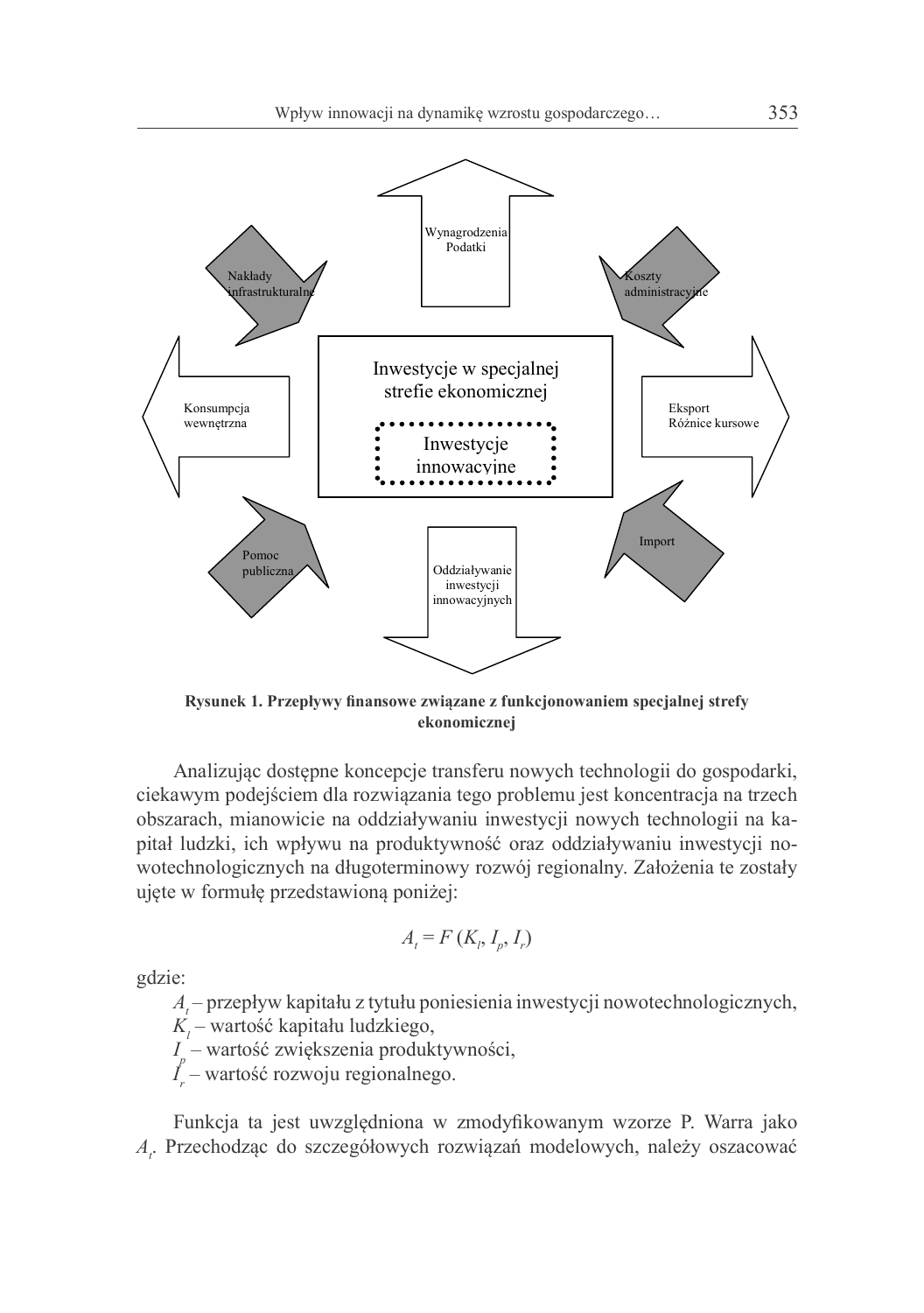metodologię wyliczenia wpływu inwestycji nowotechnologicznych na powyższe zmienne.

Kapitał ludzki jest zmienną mającą duże znaczenie dla efektywności funkcjonowania strefy, jest on głównie uzależniony od liczby zatrudnionych oraz ich płac. W przypadku inwestycji innowacyjnych następuje dynamiczne zwiekszenie zasobów kapitału ludzkiego oraz jego jakości, rozumianej jako wyszkolenie, przedsiębiorczość, zdolność do podejmowania ryzyka. Przekłada się to na osiągane zarobki i płacone podatki. Tak więc, wpływ ten określony zostanie jako zależność inwestycji innowacyjnych w stosunku do wynagrodzeń pracowników. Wstępne szacunki wskazują na to, że inwestycje innowacyjne generują większe zatrudnienie i wpływy z podatku dochodowego niż tradycyjne inwestycje.

$$
K_l = I_n \times Lw \times W_l
$$

gdzie:

 $K_i$  – wpływ kapitału ludzkiego,

 $I_{n}$  – inwestycje innowacyjne,

 $L$  – wielkość zatrudnienia,

 $w$  – średnia płaca.

 $W_i$  – stały współczynnik wpływu.

Kolejnym parametrem jest zwiększenie produktywności. Ponieważ nie ma bezpośrednio takiej zmiennej w modelu, jej wpływ będzie rozłożony na następujące czynniki: eksport, konsumpcja wewnętrzna, podatki dochodowe.

$$
I_p = I_n \times E_t \times W_p + I_n \times T \times K_w \times W_p
$$

gdzie:

 $I_{n}$  – wpływ zwiększenia produktywności,

 $I_{n}$  – inwestycje innowacyjne,

 $E -$  wartość eksportu ze strefy,

 $T$  – podatki,

 $K_w$  – konsumpcja wewnętrzna,

 $W_p$  – stały współczynnik wpływu.

Ostatním czynnikiem, jaki należałoby uwzględnić przy wykonywanych analizach, jest wpływ na rozwój regionalny. W tym przypadku rozwiązaniem mogącym w pewnym stopniu odzwierciedlać wywierany wpływ inwestycji innowacyjnych będzie ich powiązanie z regionalnym produktem krajowym brutto.

$$
I_r = I_n \times PKB_{reg} \times W_r
$$

gdzie:

 $I_{n}$  – wpływ na rozwój regionalny,

 $I_{n}$  – inwestycje innowacyjne,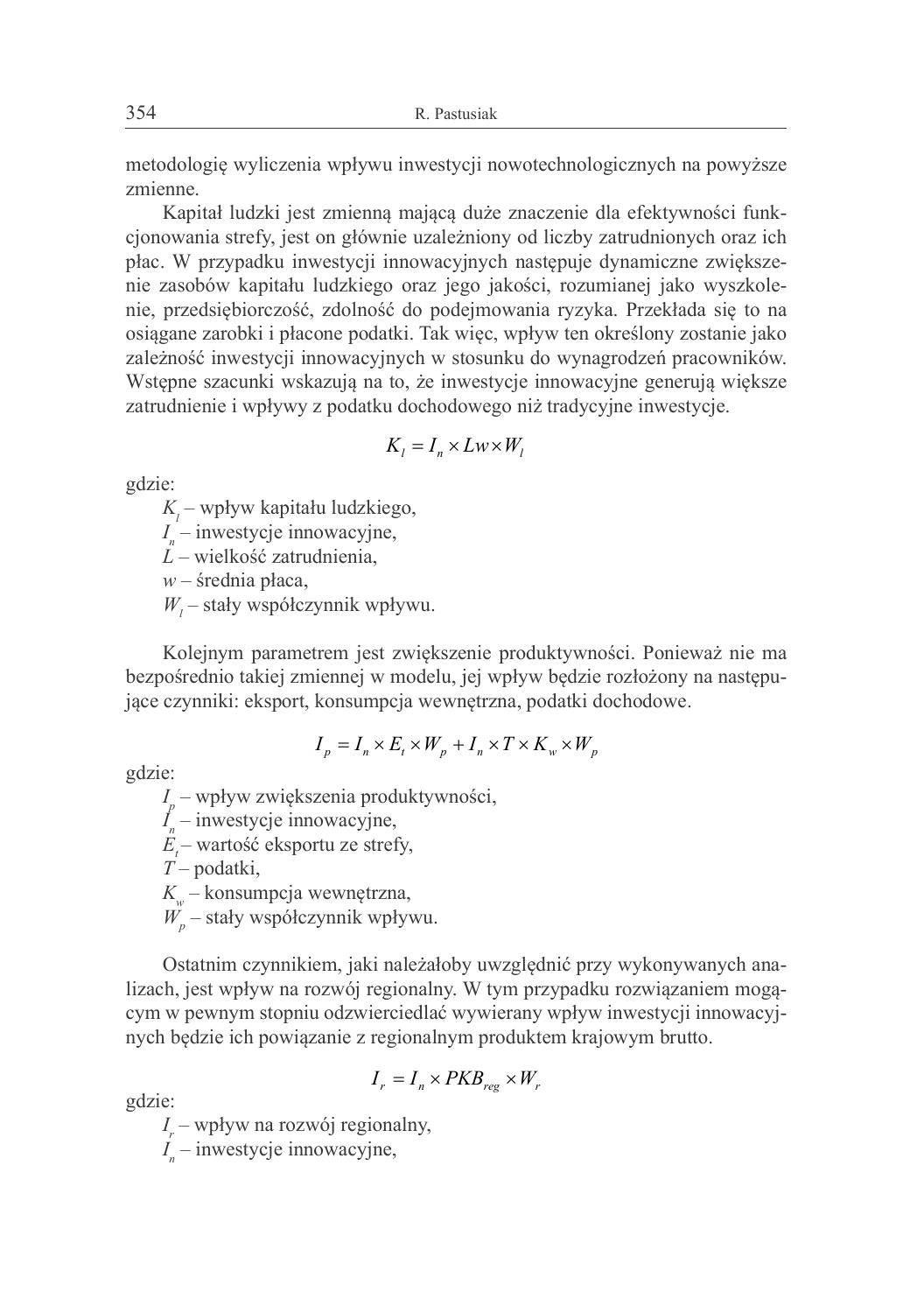$PKB_{\text{rec}}$  – regionalny PKB,  $W$  – stały współczynnik wpływu.

Zaproponowane rozwiązania w zakresie oddziaływania inwestycji innowacyjnych sa w dużej mierze oparte na dotychczasowych analizach ogłaszanych w publikacjach międzynarodowych. Jednakże różnorodność i unikalność proponowanych rozwiązań jest tak duża, że istnieje potrzeba dostosowania formuł do warunków polskich oraz do konkretnego celu. Dodatkowa trudnościa jest niejednoznaczny wpływ inwestycji innowacyjnych na otoczenie gospodarcze odbierany w dużej mierze jako pozytywny wpływ pośredni, który ma rozproszony charakter. Aplikacyjne zastosowanie zaproponowanych powyżej rozwiazań może napotkać trudności z ustaleniem składników równań, takich jak: wartość inwestycji innowacyjnych w SSE, stałe współczynniki wpływu, które będą odzwierciadlały przełożenie finansowe pomiędzy inwestycjami w SSE a otoczeniem czy wartość PKB z podziałem na jednostki samorządu terytorialnego. Autor zaznacza, że zaproponowane rozwiązania ilościowe odzwierciedlają logikę dotychczasowych badań modelowych oraz opisywanego teoretycznie wpływu innowacji na otoczenie, jednakże w celu uzyskania pełnego wyjaśnienia poprawności ujętych w formuły zjawisk, należy prowadzić dodatkowe badania empiryczne.

## 5. PODSUMOWANIE

Modele ekonomiczne i ekonometryczne, opisujące w sposób ilościowy zjawiska gospodarcze, towarzyszyły nauce od samego początku. Początkiem modelowania ekonomicznego, realnie odzwierciedlającego wpływ czynników na wzrost gospodarczy, był model klasyczny, którego pierwsze rozwinięcia ujmowały ekwiwalent inwestycji innowacyjnych w swoich analizach. Jednakże, współczesne ujęcie modelowe inwestycji wysokotechnologicznych zostało opisane w modelach opracowanych pod koniec XX w. Podstawą był model Solowa. Następnie dynamiczny rozwój sektorów przemysłu opartych na inwestycjąch nowotechnologicznych wymusił wprowadzenie nowych powiązań, uwzględniających czynniki globalizacyjne, a wywodzących się z teorii handlu zagranicznego. Specjalne strefy ekonomiczne są jednym z narzędzi wspierających wzrost gospodarczy poprzez przyciągnięcie nowych inwestycji. Dodatkowym oddziaływaniem SSE na gospodarkę są inwestycje innowacyjne, które wywołują różnorakie efekty ekonomiczne. Zaproponowane rozwiązania modelowania efektywności SSE zakładają wykorzystanie modelu przepływowego P. Warra, z dodatkowymi założeniami, uwzględniającymi inwestycje innowacyjne, które "wpływają na kapitał ludzki, efektywność produkcji oraz rozwój regionalny.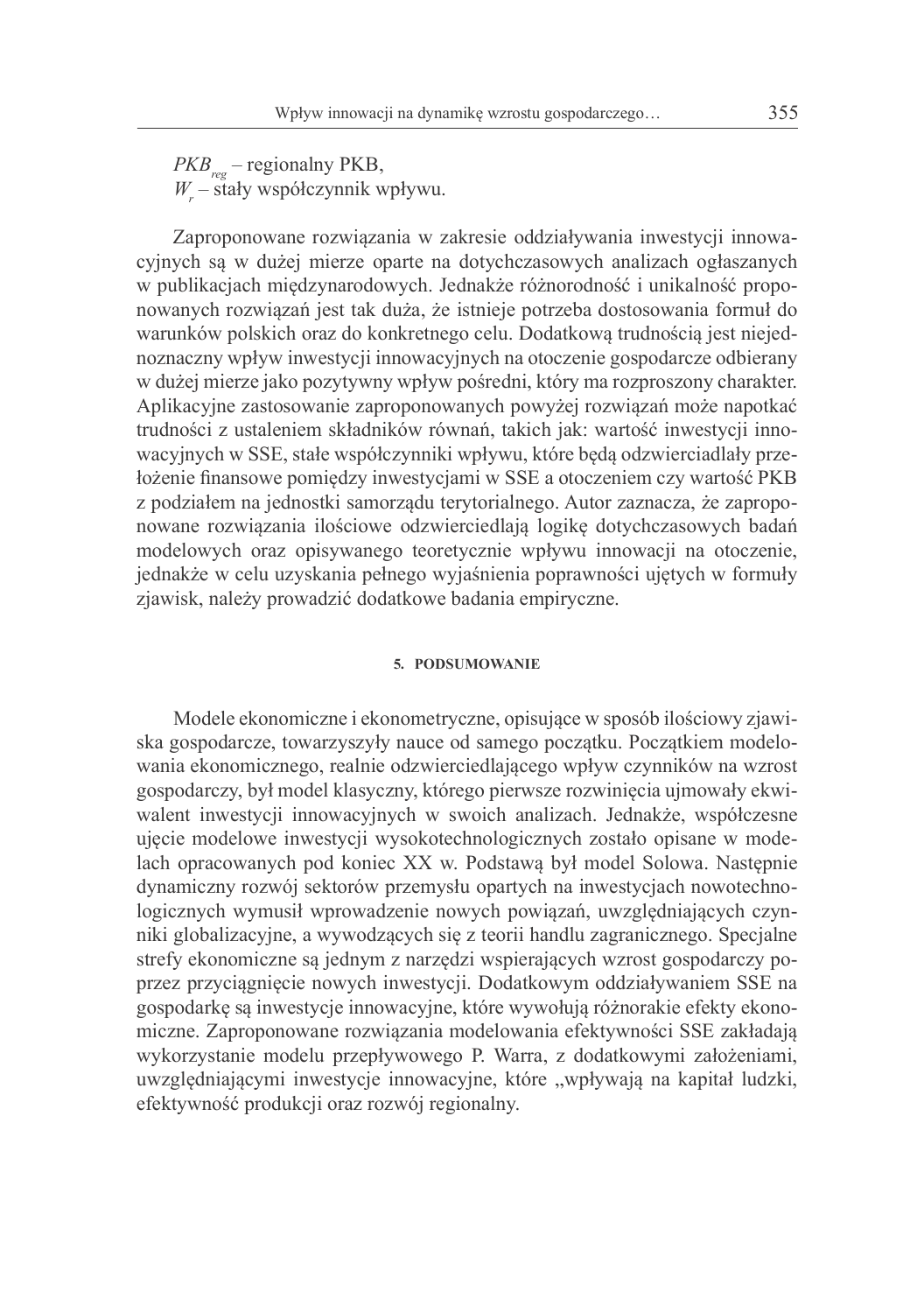#### **LITERATURA**

- Bernstein J., Cost of production, Intra- and Interindustry R&D Spillovers: Canadian Evidence, "Canadian Journal of Economics" 1988, Vol. 21, s. 324-347.
- Bernstein J., Nadiri M., Interindustry R&D Spillovers, Rate of return and Production in high-tech *industries*, "American Economic Review" 1988, Vol. 78, No. 2, s. 429–434.
- Classification of high technology products and industries, dokument DSTI/EAS/IND/STP, OECD, Paris 1995, s. 6.

Coe D., Helpman E., *International R&D Spillovers*, "European Economic Review"

- Cuneo P., Mairesse J., Productivity and R&D at the firm level in French manufacturing, [w:] Z. Griliches (red.), R&D, Patents and productivity, University of Chicago Press, Chicago 1984.
- Cypher J., Dietz J., The Process of Economic Development, London-New York: Routledge 2005.
- Engander A.S., Mittelstadt A., Total factor productivity: macroeconomic and structural aspects of the slowdown, OECD Economic Studies 1988, No. 10.
- Godin B.C., Doré C., Measuring the Impacts of Science: Bevond the Economic Dimension, INRS Urbanisation, Culture et Société, 2005, 44 p. Paper presented at: 1) Helsinki Institute for Science and Technology Studies, HIST Lecture, 24 August 2007, Helsinki, Finland; 2) International Conference "Science Impact – Rethinking the Impact of Basic Research on Society and the Economy", Organized by the Austrian Science Fund (FWF) and the European Science Foundation (ESF), 10-11 May 2007, Vienna, Austria.
- Goto A., Suzuki K., R&D capital, rate of return on R&D investment and spillovers of R&D in Japanese manufacturing industries, "Review of economics and statistic" 1989, Vol. 71, No.  $3. s. 731 - 753.$
- Griliches Z., Returns to R&D expenditure in the private sector, [w:] K.W. Kendrick, B. Vaccara (red.), New development in productivity measurement, University Press, Chicago 1980.
- Grossman G.M., Helpman E., *Endogenous innovation in the theory of growth*, "Journal of Economic Perspectives" 1994, Vol. 8, No. 1, s. 23–44.
- Lichtenberg F., R&D Investment in international productivity differences, NBER Working Paper 1992, No. 4161.
- Korenik S., Szostak E., Polityka naukowa i innowacyjna, [w:] B. Winiarski (red.), Polityka gospodarcza, Wydawnictwo Naukowe PWN, Warszawa 2006.
- Kusago T., Tzannatos Z., Export Processing Zones: A Review In Reed of Update, "Social Protection Discussion Paper" 1998 (January), No. 9802.
- Mansfield E., Industrial R&D in Japan and the United States: a comparative study, "American Economic Review" 1988, Vol. 78, s. 223-228.
- Matusiak K., System transferu technologii w rozwiniętej gospodarce rynkowej, [w:] M. Fic (red.), Rola ośrodków innowacji i przedsiębiorczości w rozwoju regionalnym oraz promocji małych i średnich przedsiębiorstw, Oficyna Wydawnicza Uniwersytetu Zielonogórskiego, Zielona Góra 1994, s. 173.
- Moszkowicz K., Polityka innowacyjna w krajach wysoko rozwiniętych, Wydawnictwo Akademii Ekonomicznej im. Oskara Langego we Wrocławiu, Wrocław 1995, s. 27.
- Nadiri M., Sectoral productivity slowdown, "American Economic Review" 1980, Vol. 70, s. 349–355.

Nadiri M., Innovations and technological Spillovers, NBER Working Paper 1993, No. 4423.

- OECD, The knowledge-based economy; a set of facts and figures, Paris 1999.
- Piech K., Wiedza i innowacje w rozwoju gospodarczym: w kierunku pomiaru i współczesnej roli państwa, Instytut Wiedzy i Innowacji, Warszawa 2009.
- Pomykalski A., *Innowacje*, Wydawnictwo Politechniki Łódzkiej, Łódź 1997.

Romer D., Makroekonomia dla zaawansowanych, PWN, Warszawa 2000.

Schmookler J., Patents, Invention and Economic Change: Data and Selected Essays, Harvard